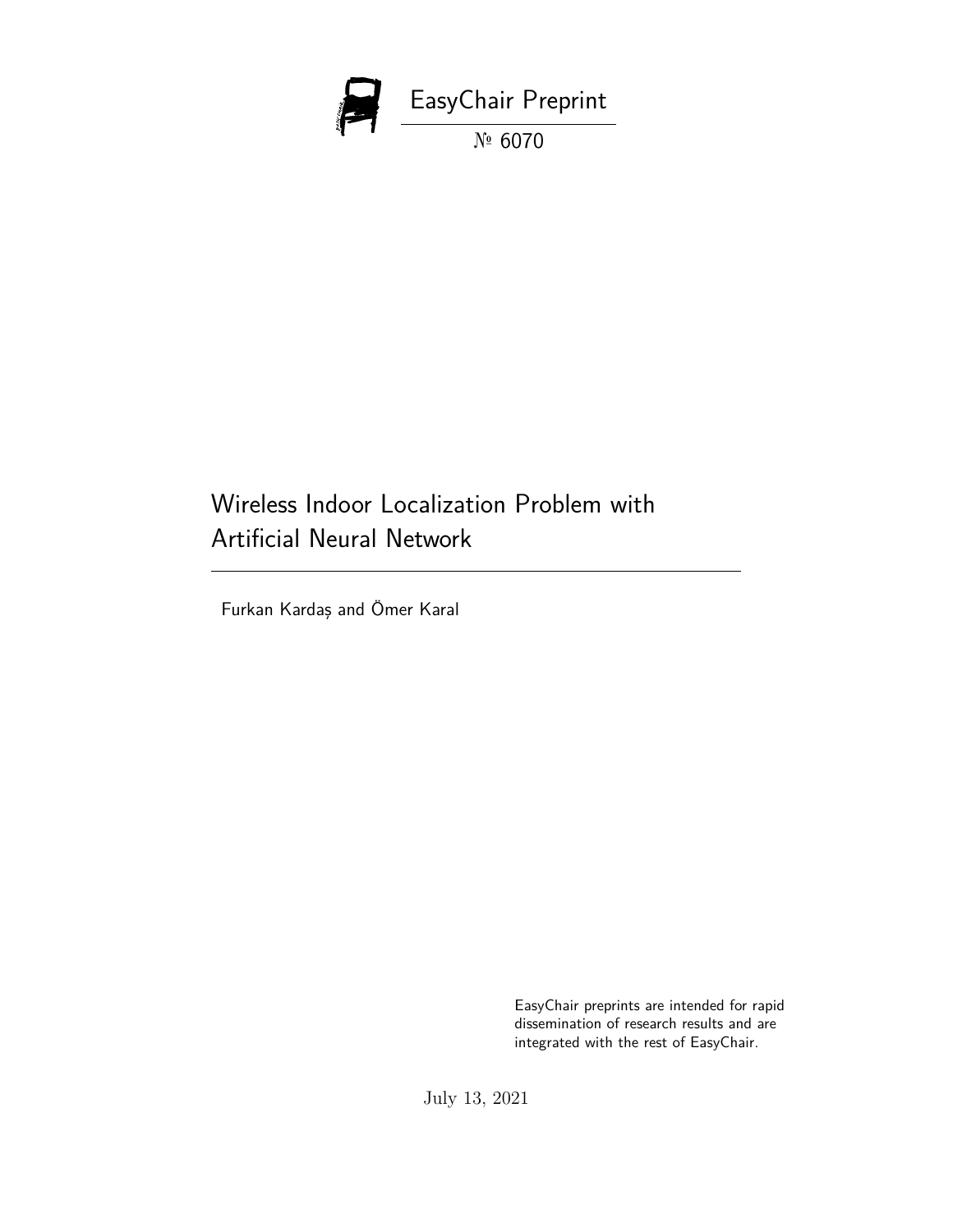# Wireless Indoor Localization Problem with Artificial Neural Network

Furkan Kardaş *Department of Electrical and Electronics Engineering Ankara Yıldırım Beyazıt University* Ankara, Turkey [195105122@ybu.edu.tr](mailto:furkankardas@gmail.com)

Ömer Karal *Department of Electrical and Electronics Engineering Ankara Yıldırım Beyazıt University* Ankara, Turkey [karal@ybu.edu.tr](mailto:karal@ybu.edu.tr)

*Abstract***—Positioning in indoor application is a challenging problem with GPS signals. Because the obstacles such as doors and walls weaken the GPS signal amplitudes, indoor positioning results are not satisfying with global positioning system. Indoor positioning may be critical for a variety of applications such as, detecting number of people, locating criminals in bounded regions, and obtaining the number of users in a special area. The Wi-Fi signal strength may be a key point to solve this problem. With several routers, the received Wi-Fi signal power information may use to determine the indoor localization with using the information of routers location. In this work, Multi-Layer Perceptron (MLP) neural network method is proposed that can be implemented in monitoring and tracking devices. In the end the theoretical background and simulation results are shared. Both k-fold cross validation and hidden neuron numbers are changed in the simulation then the results are compared.**

*Keywords—Indoor positioning/localization, multi-Layer perceptron, positioning with Wi-Fi signals, user localization, neural network, MLP.*

# I. INTRODUCTION

Global Positioning System (GPS) is a very common application for localization. It is very effective in outdoor localization. There are several satellites in space to serve devices and receiving signals from more satellites improves position resolution. However, GPS indoor positioning has some limitations due to the signal strength affected by the doors, walls or as in underground places such as metro stations.

There are variety of solutions to solve the problem and in many applications additional devices are integrated to the system. The most common technologies are GPS, bluetooth and Wi-Fi. Bulusu et al. [1] used GPS methods for user localization, but the signal strength and the number of accessing satellites affect the resolution or precision of the localization. In [2] an indoor application is implemented and accuracy is equal 4.5-8 meters. In [3] a Wi-Fi GPS hybrid system is proposed in indooroutdoor transitions. In [4] an adaptive filter is used for indoor positioning with previous state estimation value as the reference

volume, in this solution the RMS error is up to 0.2 meters. In [5] additional outdoor pseudolities are used to improve indoor positioning with using BeiDou. The average positioning error is about 2 meters.

The applications with using additional equipment to solve the indoor positioning requires additional infrastructure cost even they have effective results. In [6] LIDAR based implementation is applied. The cumulative error is about 90% up to 1 meter error. In [7] optical camera is used and KNN algorithm is implemented. The position error is less than 0.2 meters. In [8] the positioning work is based on geo-magnetism which is available in smart phones but not available in all devices such as robots, autonomous vehicles. In [9] a depth camera, speed sensors, lighting systems, a motor driver and microcontrollers are added to the electric-powered wheelchair. In [10] the work is based on Frequency Modulated Continuous Wave radar is implemented to the system and error is about 0.6974 meters.

Bluetooth technology may be used in very small places and close ranges. Also, it depends on the device that must have Bluetooth connection without any connection failed.

Another unique solution without any additional hardware required is Wi-Fi localization. This method's another advantage is all Wi-Fi routers are in the building or facility and the positions are known. With this by using the Wi-Fi access points various signals are determined and may be used to solve indoor localization. Also, this method is easy to implement internet of things applications, smart homes and factories, hotels and conference rooms to orient people and to avoid congestion. In [11] magnetic field strength and cellular signal strength is used with Wi-Fi signals. The average position error is 1.30 meters after 20 seconds. In [12] two different Wi-Fi frequency bands are used for indoor positioning and weighted K-Nearest Neighbor algorithm is implemented. The error is about 2 meters. In [13], an improved fuzzy hybrid of particle swarm optimization & gravitational search algorithm (FPSOGSA) is proposed then the neural network is trained. To improve the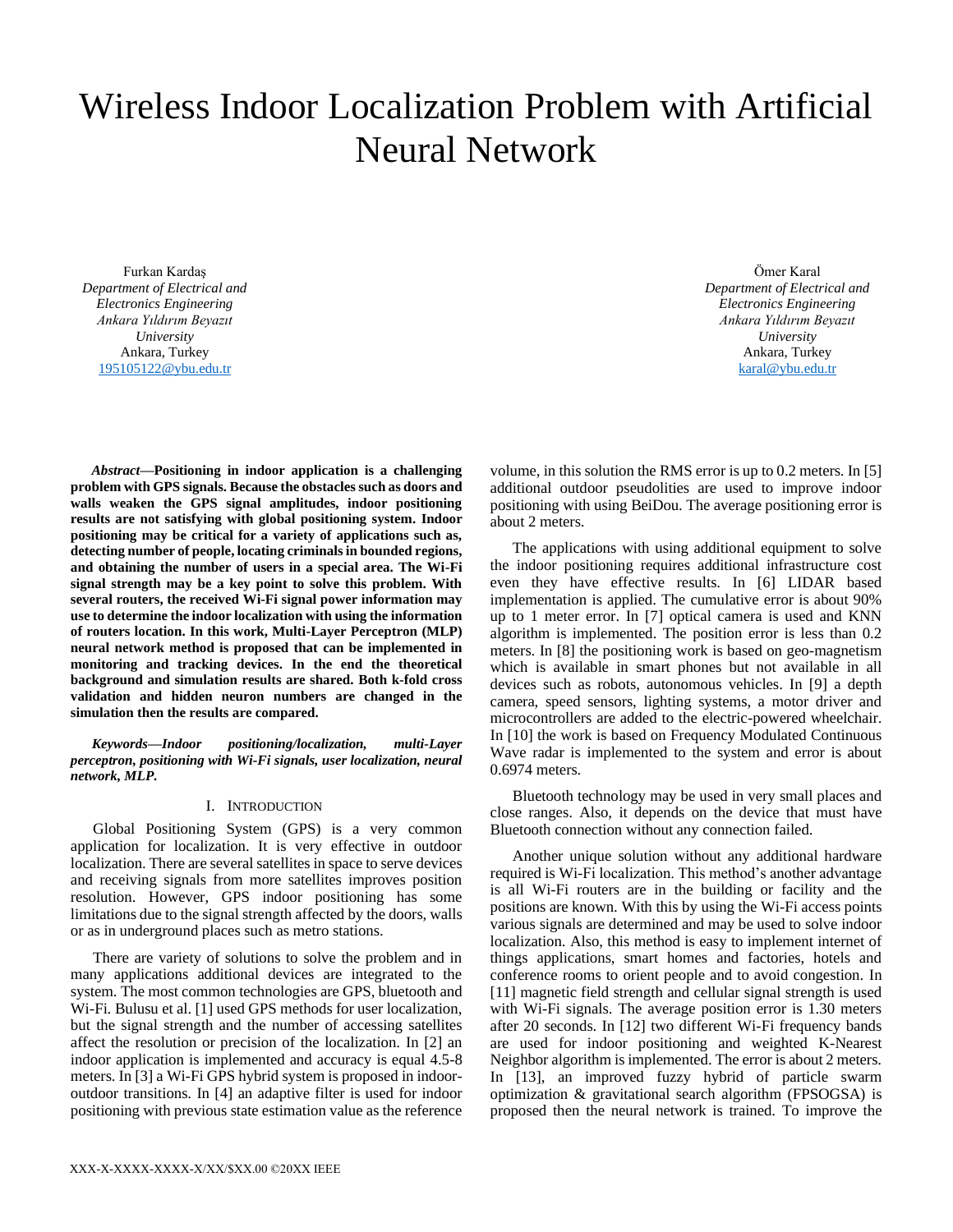algorithm the mass and acceleration of particles are included and the results are 95.16% correct.

In this paper we use the same data set with [13] and obtain similar results. While in [13] FPSOGSA is implemented, our solution is based on MLP back-propagation algorithm which is simpler and easier to implement.

### II. METHODOLOGY

MLP is developed to solve nonlinearly separable input patterns. This is the difference between a single perceptron and MLP. It consists of an input layer, a hidden layer and an output layer and each layer has several neurons. These neurons have an activation function that maps the inputs to the outputs of each neuron [14].

All neurons are connected in a layer basis in the forward direction. These connections have synaptic weights that are optimized to solve a specific problem. Also, each neuron has a bias value to determine the effect of activation function.

The MLP with several inputs, one hidden layer and 3 outputs is shown in Figure 1.



Fig. 1. MLP (synaptic weights, input layer, hidden layers and output layer).

Because MLP uses a supervised learning method, an error signal is produced in the training part which is:

$$
e_j = d_j(n) - y_j(n)j \tag{1}
$$

where  $e$  is error signal,  $d$  is desired output,  $y$  is output and  $j$  is the neuron number.

A popular method for training of MLP is the backpropagation algorithm. In this case the algorithm has three distinct phases:

> 1) In the forward phase, the synaptic weights of the network are fixed, and the input signal is propagated through the network, layer by layer, until it reaches the output. The induced local field at the output of the synaptic weight is:

$$
v_j(n) = \sum_{i=0}^{m} w_{ji}(n) y_i(n)
$$
 (2)

where  $W_{ji}$  is synaptic weigths between i<sup>th</sup> and j<sup>th</sup> neurons and m is the total number of inputs.

> 2) In the backward phase, an error signal is produced by comparing the output of the network with a desired response. The resulting error signal is propagated through the network, again layer by layer, but this time the propagation is performed in the backward direction.

In this second phase, successive adjustments are made to the synaptic weights of the network. Calculation of the adjustments for the output layer is straightforward, but it is much more challenging for the hidden layers. The total correction on synaptic weight is:

$$
\Delta w_{ji}(n) = -\eta e_j(n)\varphi_j(v_j(n))y_i(n)
$$
\n(3)

where  $\eta$  is learning rate parameter  $\varphi$  and is activation function.

# III. PREPARING THE DATA SET AND IMPLEMENTING TO THE ALGORITHM

In the given data set [15] there are seven Wi-Fi routers and their received signal strengths are measured. The setup is at an office in Pittsburgh, USA. Signal strength from these routers are used to categorize the location of the user in four different rooms. The Sample Data is shown in Table I.

*WS1 WS2 WS3 WS4 WS5 WS6 WS7 Room*

TABLE I. SAMPLE DATA SET

|       | .     | ,,,,, | .     |       | . 1.0.0 | $ \, .$ |                |
|-------|-------|-------|-------|-------|---------|---------|----------------|
| $-64$ | $-56$ | $-61$ | $-66$ | $-71$ | $-82$   | $-81$   | 1              |
| $-68$ | $-57$ | $-61$ | $-65$ | $-71$ | $-85$   | $-85$   | 1              |
| $-42$ | $-53$ | $-62$ | $-38$ | -66   | $-65$   | $-69$   | 2              |
| $-44$ | $-55$ | $-61$ | $-41$ | $-66$ | $-72$   | $-68$   | $\overline{2}$ |
| $-48$ | $-54$ | $-50$ | $-49$ | $-61$ | $-81$   | $-84$   | 3              |
| $-54$ | $-53$ | $-54$ | $-50$ | $-63$ | $-79$   | $-77$   | 3              |
| $-58$ | $-56$ | $-47$ | $-62$ | $-36$ | $-85$   | $-84$   | $\overline{4}$ |
| $-61$ | $-52$ | $-49$ | $-56$ | $-46$ | $-84$   | $-83$   | 4              |

WS represents Wi-Fi signal strength for each router. The average of all router's signal strength is -63.1195, median is -61, mode is -59, standard deviation is 14.4591

Before beginning to simulate the algorithm, all Wi-Fi signal strength is normalized between the values -1 and 1 while the original data set values are between -98 and -10. Also, the bias in all neurons is chosen -1.

The output values, room numbers in this case, are converted to 4-digit binary values. At each room only one value is 1 then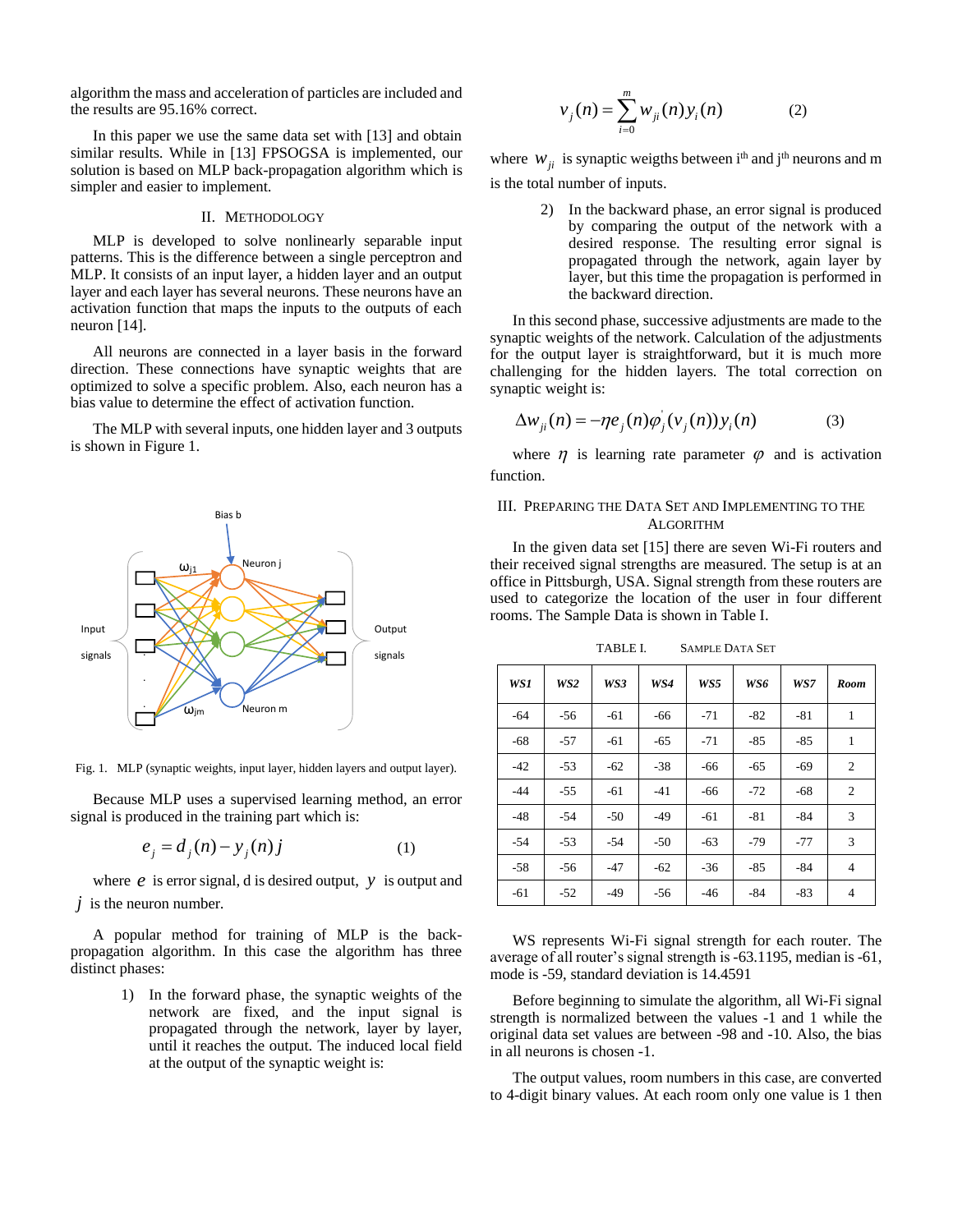the other values are 0. Each value 1 represents each room. The key idea is to normalize all values between -1 and 1 then the calculations and MATLAB functions work correctly.

#### IV. EXPERIMENTAL RESULTS AND DISCUSSION

#### *A. K-fold Cross Validation Method*

In supervised machine learning methods, the data set is separated into train and test set. To obtain a reliable result at the end of experiment or simulation, randomizing the data is crucial. While separating the data as test and train the k-fold cross validation method is used to obtain more accurate and comparable results. In k-fold cross validation, the data set is divided into k equal parts. The training data is selected from k-1 of these parts, and the remain is used as the test data. The average error value is obtained as a result of k experiments indicates the validity of the method.

#### *B. Simulation*

In this study, MLP back-propagation algorithm is performed on MATLAB. The normalized data is used and the number of kfold and hidden neuron numbers are changed.

There are several performance metrics to show a system's or an algorithm's performance. The most common used metrics are mean squared error (MSE), mean absolute error, root mean squared error and  $\mathbb{R}^2$ . To compare the results of the simulation, MSE is used as performance metric.

The number of input neurons is 7, the number of hidden neurons is chosen between 4 and 19, and the number of output neurons is 4. Learning-rate parameter value is 0.75. The output is separated for each 4 rooms. To obtain a comparable results k fold cross validation is chosen with  $k=5$  and  $k=10$ .

The successful criterion in the simulation is every output must be bigger than 0.5 while the remaining outputs must be smaller than 0.5 to determine each room.

The simulation results for 15 hidden neuron and k-fold cross validation number with 5 and 10 are in Table II.

TABLE II. THE CLASSIFICATION RATES OF THE SIMULATION

| K-Fold<br><b>Number</b> | <b>Train Data</b> | <b>Test Data</b> | <b>Correctness</b> |  |
|-------------------------|-------------------|------------------|--------------------|--|
|                         | 400               | 1600             | 93.25              |  |
| 10                      | 200               | 1800             | 95.25              |  |

With using different k-fold cross validations, the number of test data to train the neural network is changed. 10 k-fold cross validation has better results than 5 k-fold cross validation. It is an expected result.

The number of epoch vs MSE for k-fold cross validation 5 and the number of epoch vs MSE for k-fold cross validation 10 is shown in Fig 2 and Fig 3 respectively. For both cases the number of hidden neuron is 15.

It is seen from the figures that after 1000 – 1500 number of epochs the MSE is flat and trained synaptic weights can be used. This values can be used in future studies.







Fig. 3. MSE vs number of epochs

After the first results, k-fold cross validation is chosen 10. In the second half of the simulation the number of hidden neurons are changed. The results are in Table III.

TABLE III. THE CLASSIFICATION RATES OF THE SIMULATION

| <b>Hidden Neuron</b><br><b>Number</b> | <b>K-Fold Cross</b><br><b>Validation</b> | <b>Correctness</b> |
|---------------------------------------|------------------------------------------|--------------------|
| $\overline{4}$                        | 10                                       | 88.15              |
| 6                                     | 10                                       | 95.70              |
| 8                                     | 10                                       | 96.30              |
| 9                                     | 10                                       | 95.75              |
| 10                                    | 10                                       | 95.50              |
| 11                                    | 10                                       | 96.10              |
| 12                                    | 10                                       | 96.05              |
| 13                                    | 10                                       | 95.75              |
| 15                                    | 10                                       | 95.25              |
| 17                                    | 10                                       | 94.80              |
| 19                                    | 10                                       | 95.75              |